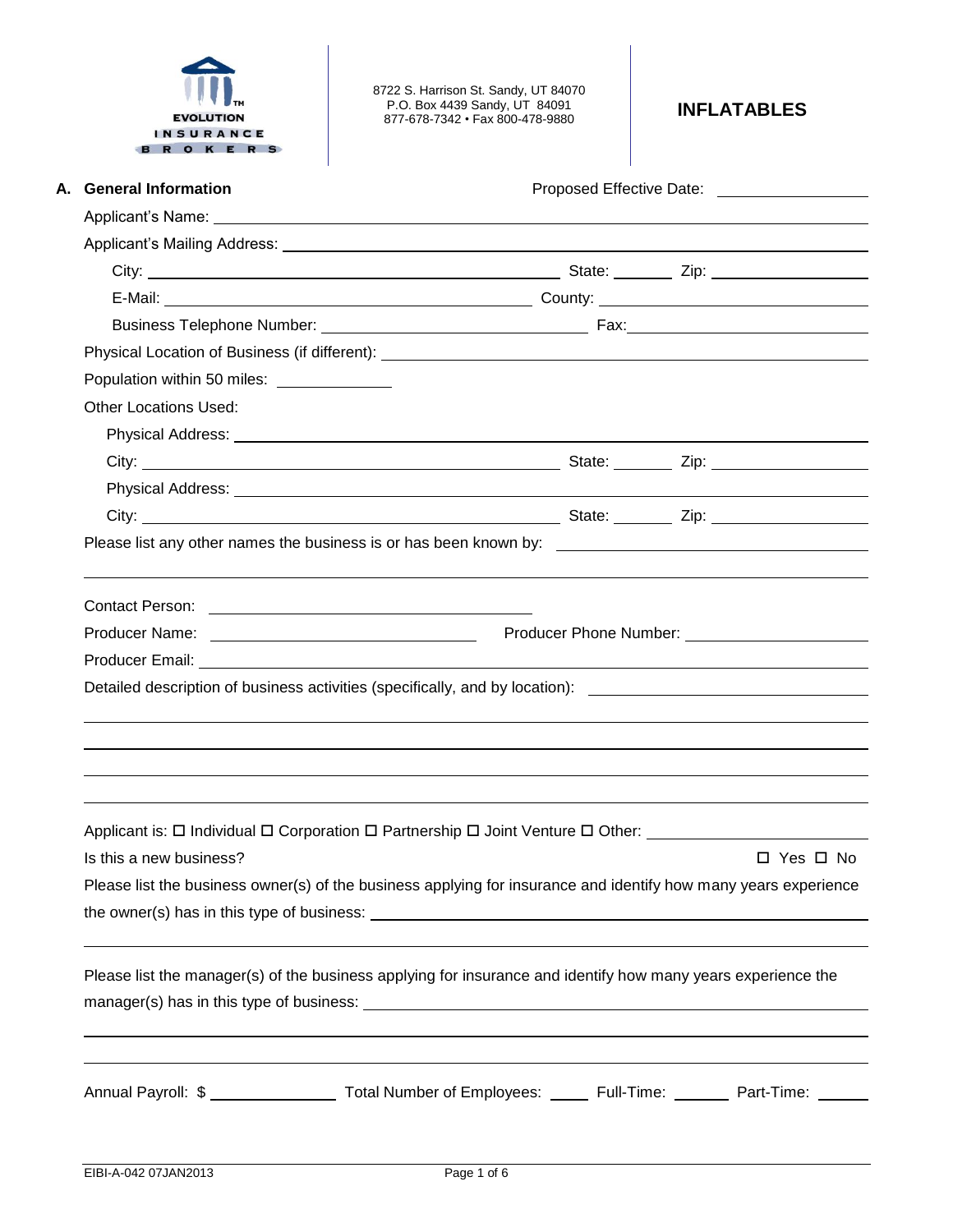Please describe the business's drug policy and what the procedure is when an applicant or employee fails a drug

test:

| services?<br>If yes, please tell us: | Does your company have within its staff of employees, a position whose job description deals with product<br>liability, loss control, safety inspections, engineering, consulting, or other professional consultation advisory<br>□ Yes □ No |
|--------------------------------------|----------------------------------------------------------------------------------------------------------------------------------------------------------------------------------------------------------------------------------------------|
| Employee Name:                       |                                                                                                                                                                                                                                              |
|                                      |                                                                                                                                                                                                                                              |
|                                      | Years with Company: ___________                                                                                                                                                                                                              |
|                                      | Employee's Responsibilities: Note that the set of the set of the set of the set of the set of the set of the set of the set of the set of the set of the set of the set of the set of the set of the set of the set of the set               |
| <b>Insurance History</b>             |                                                                                                                                                                                                                                              |

### **B. Insurance History**

Who is your current insurance carrier (or your last if no current provider)?

Provide name(s) for all insurance companies that have provided Applicant insurance for the last three years:

|                        | Coverage: | Coverage: | Coverage: |
|------------------------|-----------|-----------|-----------|
| Company Name           |           |           |           |
| <b>Expiration Date</b> |           |           |           |
| <b>Annual Premium</b>  | - \$      | ۰D        | œ<br>C    |

Has the Applicant or any predecessor ever had a claim?  $\Box$  Yes  $\Box$  No

Attach a five year loss/claims history, including details. (REQUIRED)

Have you had any incident, event, occurrence, loss, or Wrongful Act which might give rise to a Claim covered by this Policy, prior to the inception of this Policy?  $\Box$  Yes  $\Box$  No

If yes, please explain:

Has the Applicant, or anyone on the Applicant's behalf, attempted to place this risk in standard markets?

 $\square$  Yes  $\square$  No

If the standard markets are declining placement, please explain why:

## **C. Other Insurance**

Please provide the following information for all other business-related insurance the Applicant currently carries.

| Coverage Type          |    |    |
|------------------------|----|----|
| Company Name           |    |    |
| <b>Expiration Date</b> |    |    |
| Annual Premium   \$    | ъD | ۰D |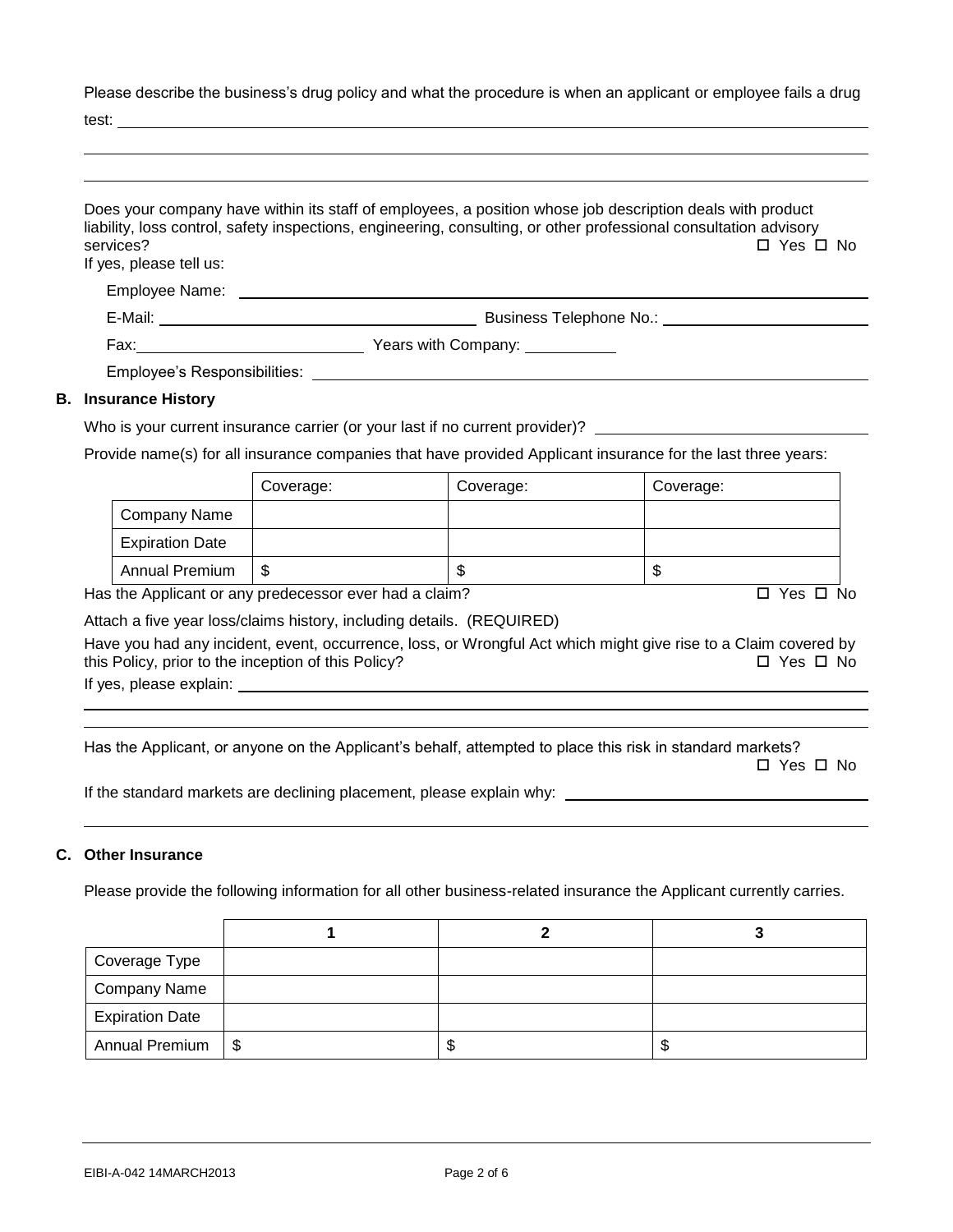## **D. Desired Insurance**

|    |                                                                                        |    | Desireu Ilisul dilue                                                                                   |     |                                       |                 |  |                      |
|----|----------------------------------------------------------------------------------------|----|--------------------------------------------------------------------------------------------------------|-----|---------------------------------------|-----------------|--|----------------------|
|    |                                                                                        |    | Per Act/Aggregate                                                                                      | OR. | Per Person/Per Act/Aggregate          |                 |  |                      |
|    | □                                                                                      |    | \$50,000/\$100,000                                                                                     |     | \$25,000/\$50,000/\$100,000<br>□      |                 |  |                      |
|    | □                                                                                      |    | \$150,000/\$300,000                                                                                    |     | \$75,000/\$150,000/\$300,000<br>□     |                 |  |                      |
|    | □                                                                                      |    | \$250,000/\$1,000,000                                                                                  |     | \$100,000/\$250,000/\$1,000,000<br>□  |                 |  |                      |
|    | □                                                                                      |    | \$500,000/\$1,000,000                                                                                  |     | \$250,000/\$500,000/\$1,000,000<br>□  |                 |  |                      |
|    | $\Box$                                                                                 |    | Other:                                                                                                 |     | □<br>Other:                           |                 |  |                      |
|    |                                                                                        |    | Self-Insured Retention (SIR): □ \$1,000 (Minimum) □ \$1,500 □ \$2,500 □ \$5,000 □ \$10,000             |     |                                       |                 |  |                      |
| 1. |                                                                                        |    | <b>Business Activities</b>                                                                             |     |                                       |                 |  |                      |
|    |                                                                                        |    |                                                                                                        |     |                                       |                 |  |                      |
|    | 2.                                                                                     |    | Describe all activities for which coverage is being requested:                                         |     |                                       |                 |  |                      |
|    |                                                                                        |    |                                                                                                        |     |                                       |                 |  |                      |
|    |                                                                                        |    | NOTE: Activities which are not identified and for which no coverage charge has been made are excluded. |     |                                       |                 |  |                      |
|    |                                                                                        |    | Some activities will need to be further described in the supplemental questionnaires.                  |     |                                       |                 |  |                      |
|    | 3.                                                                                     |    | Equipment:                                                                                             |     |                                       |                 |  |                      |
|    |                                                                                        |    | a.  Who is the manufacturer of inflatables being used?                                                 |     |                                       |                 |  |                      |
|    | b. How often are inflatables checked and inspected? ____________________________       |    |                                                                                                        |     |                                       |                 |  |                      |
|    | Do you keep a maintenance or inspection log? ___________________________________<br>C. |    |                                                                                                        |     |                                       |                 |  |                      |
|    |                                                                                        | d. |                                                                                                        |     |                                       |                 |  |                      |
|    |                                                                                        | е. | Provide a list of the inflatables and/or games in your operation. (Attach brochure or pictures):       |     |                                       |                 |  |                      |
|    |                                                                                        |    |                                                                                                        |     |                                       |                 |  |                      |
|    |                                                                                        |    |                                                                                                        |     |                                       |                 |  |                      |
|    |                                                                                        |    |                                                                                                        |     |                                       |                 |  |                      |
|    | 4.                                                                                     |    | <b>Risk Management:</b>                                                                                |     |                                       |                 |  |                      |
|    |                                                                                        |    | a. Do you use a liability release waiver or a rental contract?                                         |     |                                       |                 |  | $\Box$ Yes $\Box$ No |
|    |                                                                                        |    | If yes, please attach a copy                                                                           |     |                                       |                 |  |                      |
|    |                                                                                        |    | b. Do you have a rental checklist that is reviewed with rental customer?                               |     |                                       |                 |  | $\Box$ Yes $\Box$ No |
|    |                                                                                        |    |                                                                                                        |     |                                       |                 |  |                      |
|    | 5.                                                                                     |    | <b>Gross Receipts:</b>                                                                                 |     |                                       |                 |  |                      |
|    |                                                                                        |    |                                                                                                        |     | Inflatable Rentals (non-supervised) * | $\overline{\$}$ |  |                      |
|    |                                                                                        |    |                                                                                                        |     |                                       |                 |  |                      |

| milatable Rentals (non-supervised)     | Φ  |
|----------------------------------------|----|
| Inflatable Rental (with supervision) * | \$ |
| <b>Indoor Facility</b>                 | \$ |
| Other (please describe):               | \$ |
| Other (please describe):               | \$ |

\* Supervision implies that you or your employees man and supervise inflatables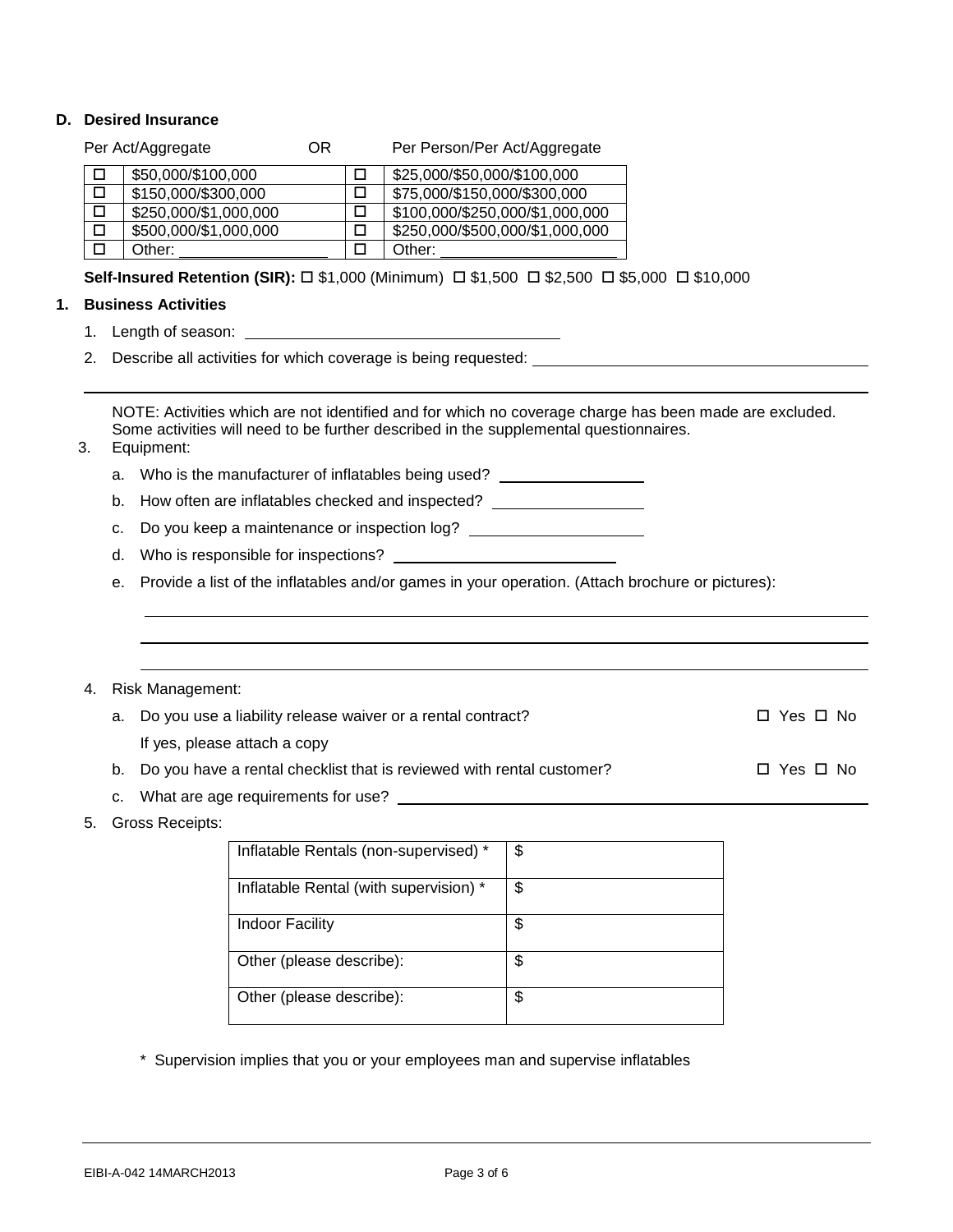6. If Indoor Facility is included above, please provide:

| Square Footage:          |  |
|--------------------------|--|
| <b>Physical Address:</b> |  |

7. Please fill out the attached Schedule of Inflatables.

#### **Checklist of Enclosures:**

 $\square$  Brochure  $\square$  Advertising Materials  $\square$  Liability Waiver (if used)  $\square$  Operating plan, procedural manual (optional) □ Staff Manual (Optional) □ Emergency Plan □ Personnel Roster □ Registration Form  $\square$  First Aid Kit List  $\square$  Schedule of Inflatables

Important: Not everyone will have all these items. Not all these items are essential, some are. The Association will work with you to develop the required materials that you may not have.

#### **REPRESENTATIONS AND WARRANTIES**

The "Applicant" is the party to be named as the "Insured" in any insuring contract if issued. By signing this Application, the Applicant for insurance hereby represents and warrants that the information provided in the Application, together with all supplemental information and documents provided in conjunction with the Application, is true, correct, inclusive of all relevant and material information necessary for the Insurer to accurately and completely assess the Application, and is not misleading in any way. The Applicant further represents that the Applicant understands and agrees as follows: (i) the Insurer can and will rely upon the Application and supplemental information provided by the Applicant, and any other relevant information, to assess the Applicant's request for insurance coverage and to quote and potentially bind, price, and provide coverage; (ii) the Application and all supplemental information and documents provided in conjunction with the Application are warranties that will become a part of any coverage contract that may be issued; (iii) the submission of an Application or the payment of any premium does not obligate the Insurer to quote, bind, or provide insurance coverage; and (iv) in the event the Applicant has or does provide any false, misleading, or incomplete information in conjunction with the Application, any coverage provided will be deemed void from initial issuance.

The Applicant hereby authorizes the Insurer and its agents to gather any additional information the Insurer deems necessary to process the Application for quoting, binding, pricing, and providing insurance coverage including, but not limited to, gathering information from federal, state, and industry regulatory authorities, insurers, creditors, customers, financial institutions, and credit rating agencies. The Insurer has no obligation to gather any information nor verify any information received from the Applicant or any other person or entity. The Applicant expressly authorizes the release of information regarding the Applicant's losses, financial information, or any regulatory compliance issues to this Insurer in conjunction with consideration of the Application.

The Applicant further represents that the Applicant understands and agrees the Insurer may: (i) present a quote with a Sublimit of liability for certain exposures, (ii) quote certain coverages with certain activities, events, services, or waivers excluded from the quote, and (iii) offer several optional quotes for consideration by the Applicant for insurance coverage. In the event coverage is offered, such coverage will not become effective until the Insurer's accounting office receives the required premium payment.

The Applicant agrees that the Insurer and any party from whom the Insurer may request information in conjunction with the Application may treat the Applicant's facsimile signature on the Application as an original signature for all purposes.

The Applicant acknowledges that under any insuring contract issued, the following provisions will apply:

1. A single Accident, or the accumulation of more than one Accident during the Policy Period, may cause the per Accident Limit and/or the annual aggregate maximum Limit of Liability to be exhausted, at which time the Insured will have no further benefits under the Policy.

2. The Insured may request the Insurer to reinstate the original Limit of Liability for the remainder of the Policy period for an additional coverage charge, as may be calculated and offered by the Insurer. The Insurer is under no obligation to accept the Insured's request.

3. The Applicant understands and agrees that the Insurer has no obligation to notify the Insured of the possibility that the maximum Limit of Liability may be exhausted by any Accident or combination of Accidents that may occur during the Policy Period. The Insured must determine if additional coverage should be purchased. The Insurer is expressly not obligated to make a determination about additional coverage, nor advise the Insured concerning additional coverage.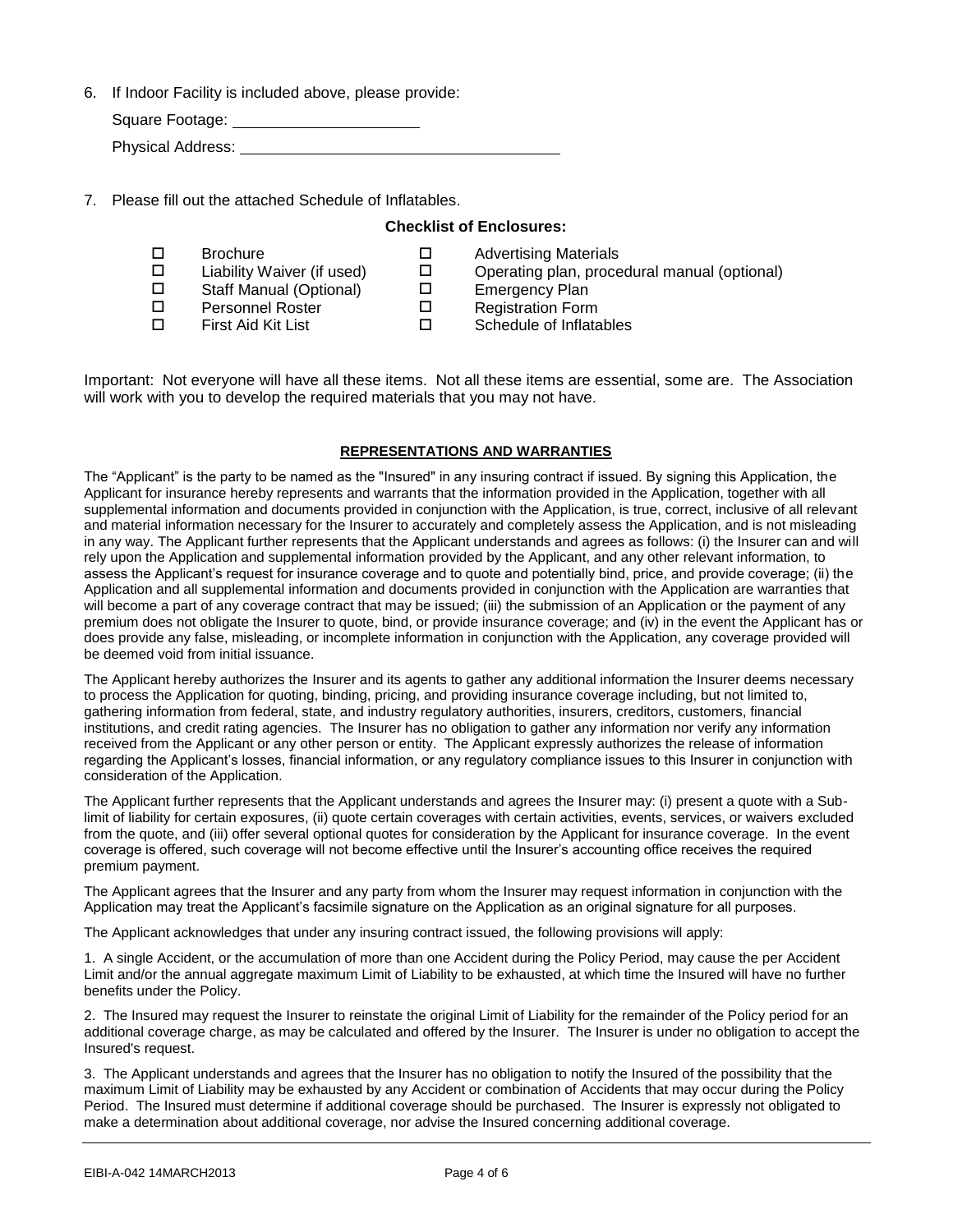4. The Insurer is herein released and relieved from any and all responsibility to notify the Insured of the possible reduction in any applicable Limit of Liability. The Insured herein assumes the sole and individual responsibility to evaluate, consider, and initiate a request for additional coverage or reinstatement of the annual aggregate Limit of Liability which may be exhausted by any single Accident or combination of Accidents during the Policy Period.

| Dated: ______     | Dated: ______     |
|-------------------|-------------------|
| Applicant:        | Agent/Broker:     |
|                   |                   |
| Signature         | Signature         |
| <b>Print Name</b> | <b>Print Name</b> |